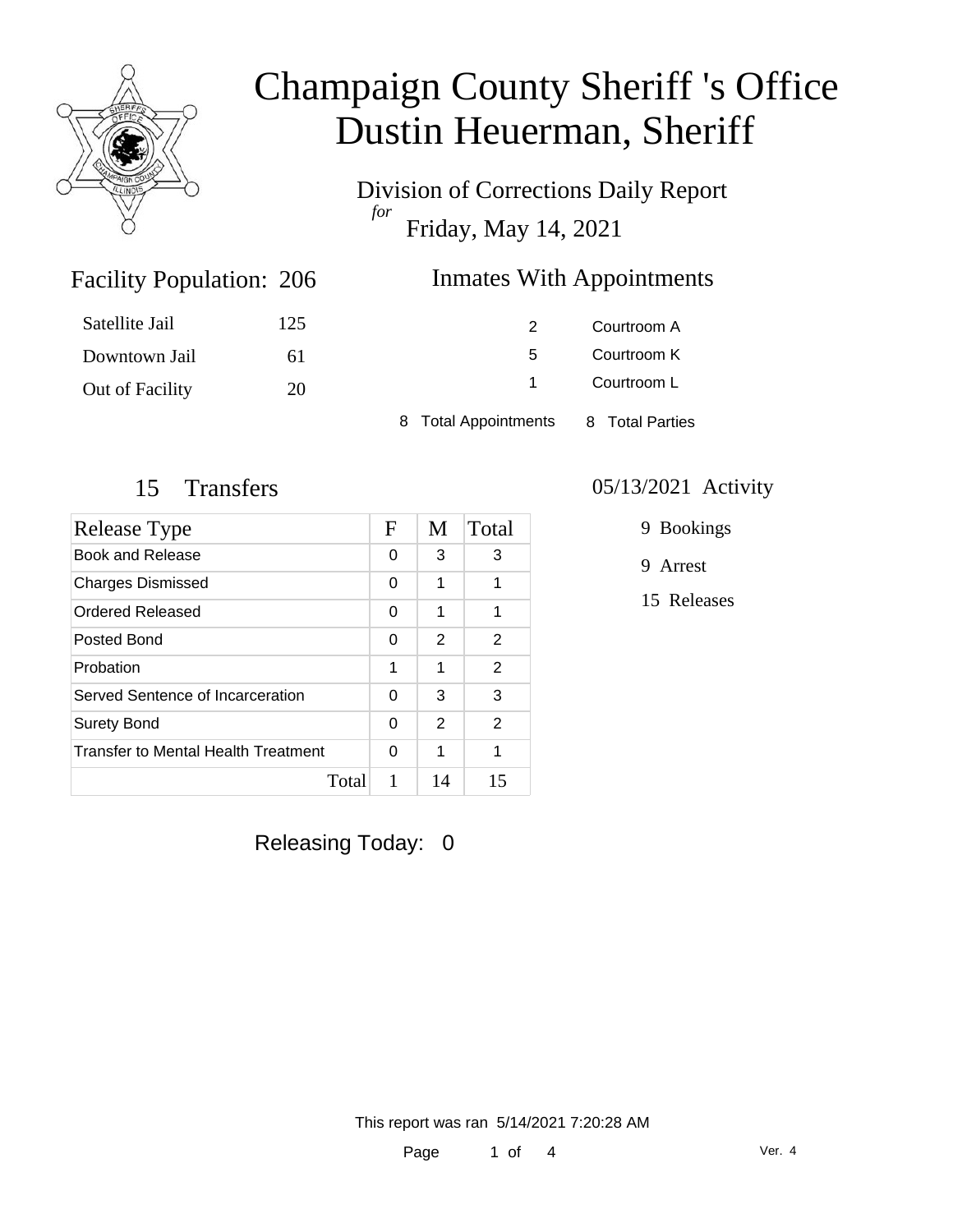

Division of Corrections Daily Report *for* Friday, May 14, 2021

#### Custody Status Count

- Electronic Home Dentention 19
	- Felony Arraignment 2
	- Felony Pre-Sentence 7
	- Felony Pre-Sentence DUI 1
		- Felony Pre-Trial 113
	- Felony Sentenced CCSO 4
	- Felony Sentenced IDOC 34
		- Hold Other 1
		- Hold Sentenced IDOC 3
	- Misdemeanor Arraignment 2
		- Misdemeanor Pre-Trial 5
			- Petition to Revoke 4
			- Remanded to DHS 8
			- Traffic Arraignment 1
				- Traffic Pre-Trial 1
		- Traffic Sentenced CCSO 1
			- Total 206

This report was ran 5/14/2021 7:20:28 AM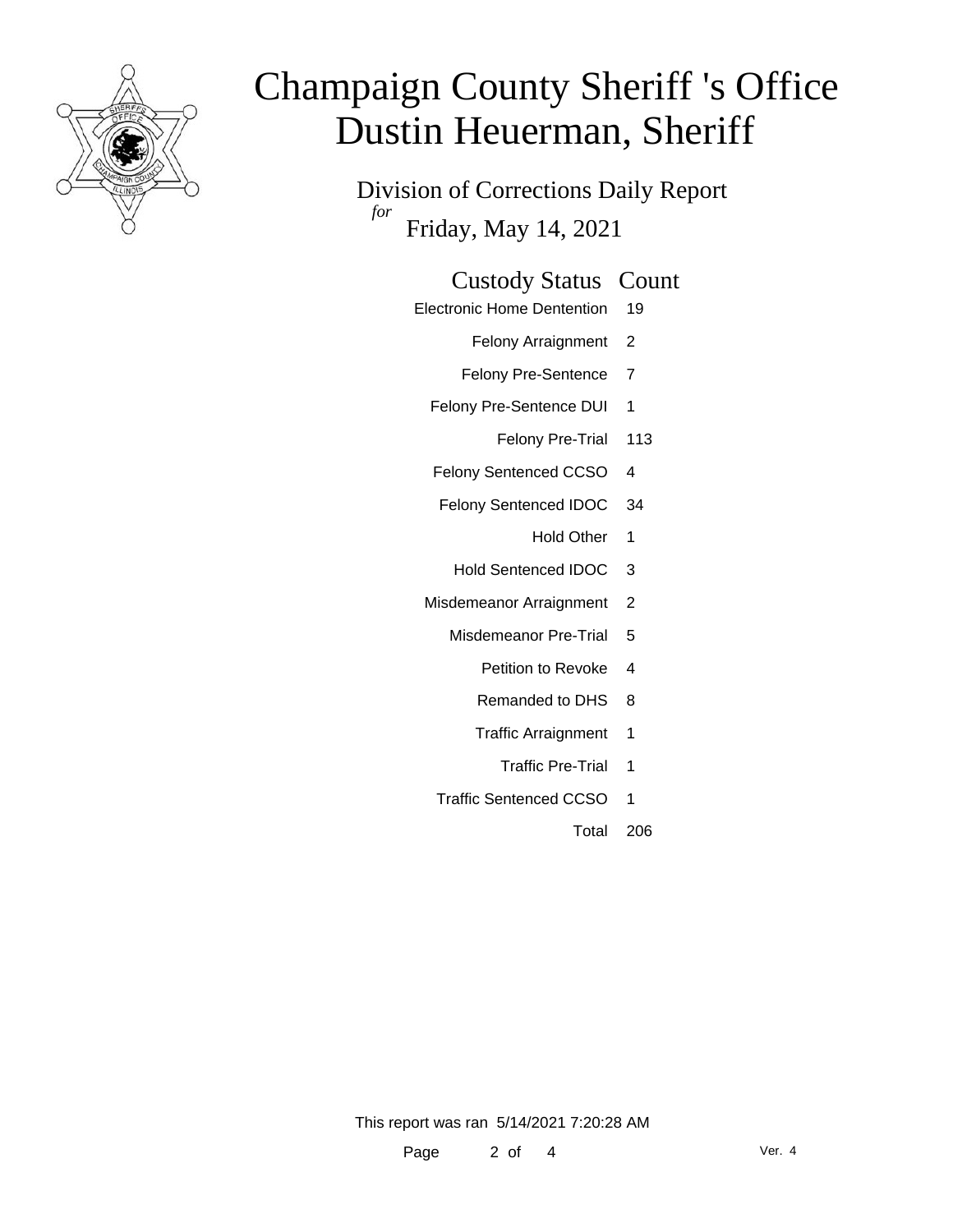

Division of Corrections Daily Report *for* Friday, May 14, 2021

### Inmates With Appointments

| Jailing Party Name          | Location    | Number of Records / Node |
|-----------------------------|-------------|--------------------------|
|                             |             |                          |
| <b>BROWN, SIDREA RENEIA</b> | Courtroom K | 1 / Satellite Jail       |
| DICKERSON, ETHAN BRYCE      | Courtroom K | 1 / Satellite Jail       |
| DOOLEY, CALVIN DARWOOD      | Courtroom K | 1 / Satellite Jail       |
| DUNCAN, COREYON ANTHONY     | Courtroom A | 1 / Downtown Jail        |
| HOLT, ANTHONY LEVELLE       | Courtroom L | 1 / Satellite Jail       |
| JONES, JOSHUA LYNN          | Courtroom K | 1 / Satellite Jail       |
| POKOJSKI, TRAVIS RYAN       | Courtroom K | 1 / Satellite Jail       |
| SANDAGE, JERALD EUGENE      | Courtroom A | 1 / Out of Facility      |

### **Transfers**

| <b>BRAINERD, CHRISTIAN NASH</b>     | Probation                           | Satellite Jail  |
|-------------------------------------|-------------------------------------|-----------------|
| <b>BURNETT, ANTONIO</b>             | Served Sentence of Incarceration    | Out of Facility |
| CARTER-BRUMFIELD, AH-HEEM<br>ALIQUE | Book and Release                    | Out of Facility |
| DENNIGER-BRADLEY, TYAIRE<br>LAMERE  | Posted Bond                         | Satellite Jail  |
| FREEMAN, JUSTIN ROBERT              | <b>Surety Bond</b>                  | Satellite Jail  |
| HUNTER, TRAMINE DEON                | Ordered Released                    | Downtown Jail   |
| MARTINEZ, MAYARA                    | Probation                           | Satellite Jail  |
| MINOR, JOEY THOMAS                  | Served Sentence of Incarceration    | Out of Facility |
| NEAL, DAWAUN                        | Transfer to Mental Health Treatment | Satellite Jail  |
| PARFAIT, JEAN PIERRE                | <b>Charges Dismissed</b>            | Satellite Jail  |
| SAMPLE, LACY DEAN                   | Served Sentence of Incarceration    | Out of Facility |
| SHREEVES, CODEY PAUL                | <b>Book and Release</b>             | Out of Facility |
| TAYLOR, CODY EARL                   | Posted Bond                         | Downtown Jail   |
| VAZQUEZ, GUILLERMO                  | <b>Surety Bond</b>                  | Satellite Jail  |
| WICK, STEVEN JOSEPH                 | <b>Book and Release</b>             | Out of Facility |